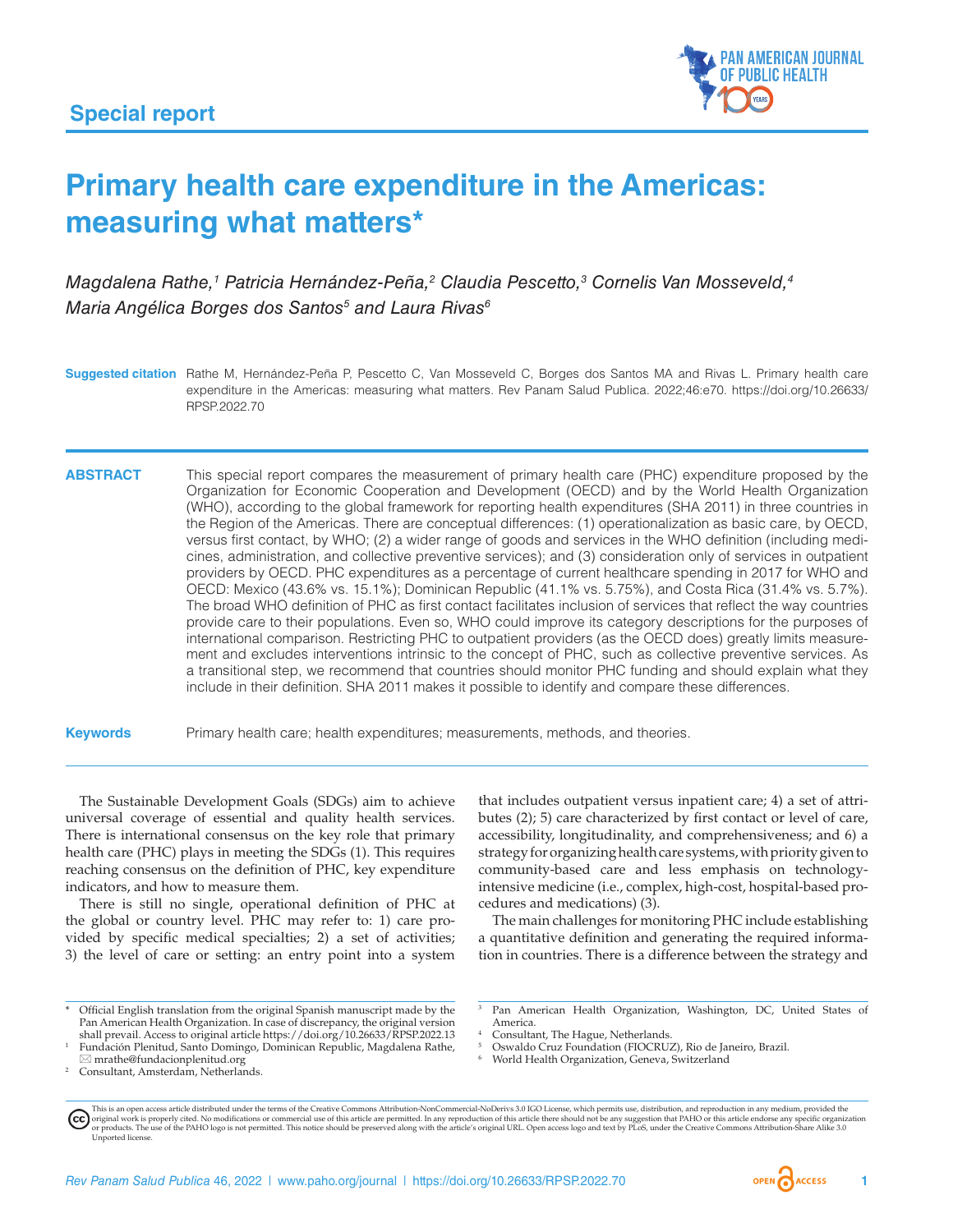implementation of PHC when measuring expenditure through the first level of care (FLC). In Latin America and the Caribbean, progress has been made through Compact 30–30-30, a call to action by the Pan American Health Organization (PAHO) in 2019 (4), providing continuity to the Universal Health strategy (5), based on the right to health. This compact proposes to eliminate at least 30% of access barriers by 2030 and to increase public spending to at least 6% of GDP, with at least 30% of these resources being directed to the first level of care. To move in this direction, progress must be measured robustly.

Multidisciplinary FLC functions as a gateway (first contact) to the system to ensure equitable access to a comprehensive and integrated set of services that respond to the needs of the population. It is the most critical level for integrating programs focused on different health problems, specific risks and populations, individual health services, and public health (6).

Standards are required for monitoring and for quantitative comparison. The international standard for measuring health expenditure is the System of Health Accounts (SHA 2011) (7), the result of a collaborative effort between the Organization for Economic Cooperation and Development (OECD), the European Statistical Office (Eurostat), and the World Health Organization (WHO). SHA 2011 is based on a triaxial framework of financing, provision, and consumption of health goods and services (health care functions); its standardized classifications describe the categories in detail, achieving standardized content. The classifications are the product of an international consultation (8) aimed at establishing relevant categories consistent with international spending classifications according to the purpose of each expenditure (by the public sector (9) and the private sector (10)), adjusted to the information needs of the health system.

SHA 2011 was not designed to monitor PHC expenditures versus other health expenditures. For this reason, it does not offer guidelines on how to measure PHC expenditures. A basic principle is to define health spending based on the goods and services provided or the functions covered. Thus, measurement and comparability are made possible by establishing an operational definition of PHC/FLC based on the goods and services (or functions) covered, regardless of who provides them and who pays for them.

Expenditure information that is based on types of activities or standardized goods and services, (and ideally) according to the provider involved, is much more informative than the content compiled in budget items that do not sufficiently detail the allocation of resources for PHC/FLC, which is very common in Latin American and Caribbean countries.

All health systems are clearly different, so achieving international comparability requires agreement on what to include in the measurement of PHC. There are three options: (a) restricted: only activities agreed by all countries are included; (b) standardized: countries agree on a group of activities for international comparison purposes, even if they offer additional measurements internally (in which case, both the definition and the measurements would be relatively stable); and (c) broad: including all activities that each country defines as primary care.

This paper compares the OECD and WHO PHC expenditure measurement under SHA 2011, from a conceptual and quantitative point of view, in three countries of the Region. It presents the advantages and limitations of each definition and discusses the challenges involved in monitoring PHC spending in the Americas.

## **OECD AND WHO PROPOSALS**

The OECD (12) and WHO (13) have produced initial estimates of PHC expenditure based on the SHA 2011 framework for countries where the necessary statistics were available. Each measurement was based on an operational and quantitative concept agreed upon within each organization, with different definitions of the SHA 2011 services that would make up PHC (Table 1). Health expenditure data are reported annually to the OECD by the 38 member states and are available in its database. They do not systematically include PHC spending (14). In the case of WHO, annually updated data are available in the Global Health Expenditure Database (GHED) (15), although the 193 member states do not always provide complete data.

In short, the definitions established by the OECD and WHO differ in terms of how PHC is conceptualized: (a) the starting point of operationalization as basic care versus care at first contact, (b) the breadth of services included (i.e., defining what to measure); and (c) the inclusion or non-inclusion of the providers involved, or how to measure this.

The OECD relies on the opinion of experts from member states, and cross-tabulates providers by function (12). It includes spending on basic health services, based on the SHA 2011 classification of health functions, when care is provided in outpatient units. The OECD approach excludes highly relevant services, as well as some services with more complex technology, which could be considered a higher level of delivery (Table 1).

The services included by the OECD are outpatient and home care; general, curative, and dental care; and certain categories of preventive services such as health education, vaccination, early detection, and monitoring of healthy groups. Epidemiological surveillance and disease control programs are excluded, as well as prevention and preparedness for disasters and emergencies, because they are not part of first contact and basic care and are not offered in the selected outpatient care units. These are planning-level services, not first contact population-level services, and this approach is primarily for individual services.

The OECD also excludes health system administration and financing. Medical goods are limited to over-the-counter and prescription drugs, in an optional, separate measurement. The OECD approach allows for subsequent adjustment by member states, recognizing that the challenge is both to identify the services and the providers to be included, and to quantify them according to the SHA 2011 definitions. For example, it is difficult to separate general and specialized services. Some categories refer to the functional autonomy of individuals, for instance, in old age (such as cochlear implants and eyeglasses); these are predominantly out-of-pocket expenses, which highlights the importance of their being financed with public funds in the future.

Since many countries do not have cross-provider information, WHO focuses only on the type of services (health functions) no matter who the provider is (Table 1) (16). It includes all services considered as PHC by the OECD, adds long-term outpatient and home care, and expands the preventive component, with epidemiological surveillance and disaster and emergency preparedness. It also includes 80% of expenditure on medical goods (medicines, glasses, hearing aids, and prostheses) and 80% of expenditure on health system administration and financing, which reflects the effort to offer and organize primary health care. However, the inclusion of 80% of administrative and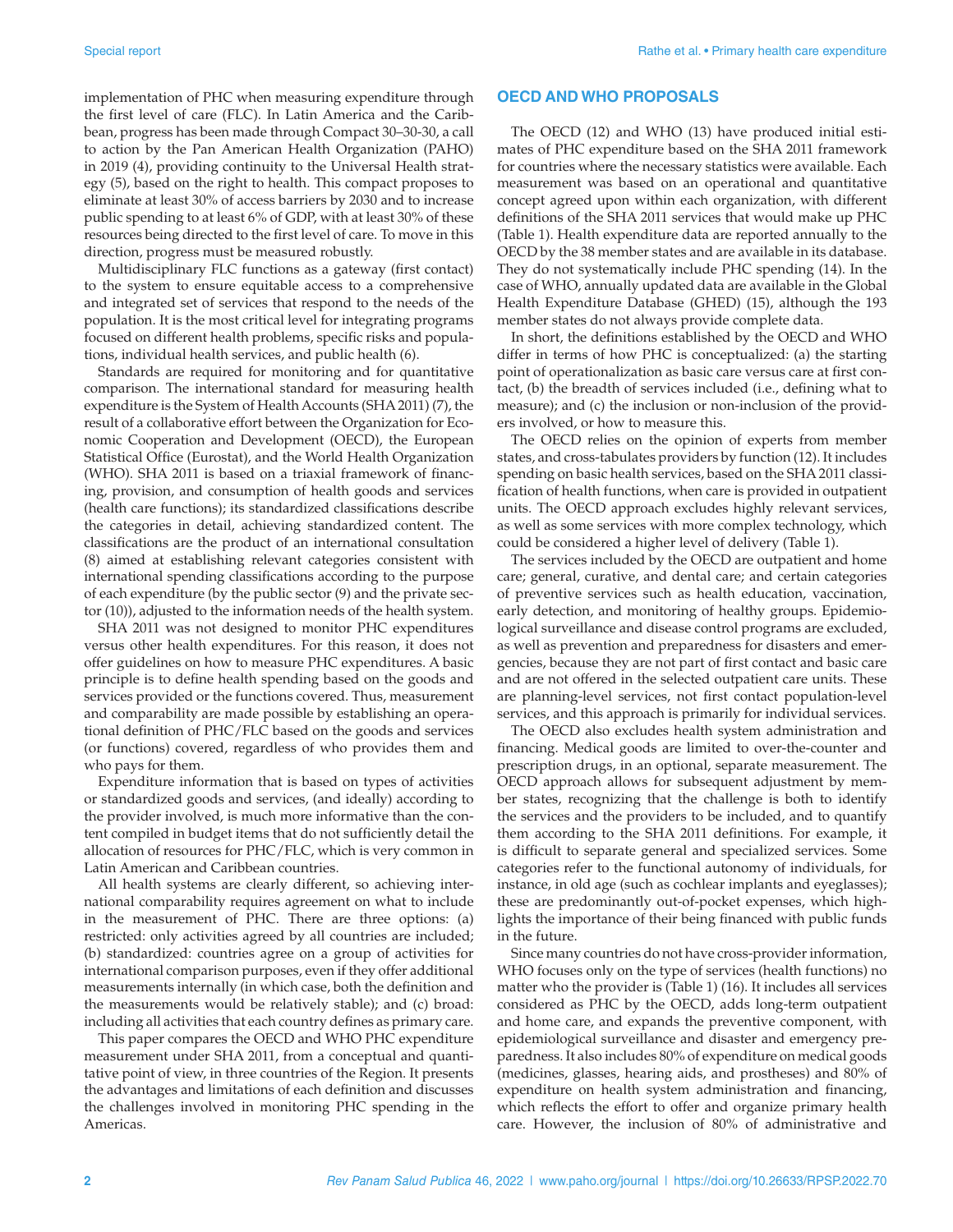#### **TABLE 1. Comparison of health services and goods included in primary health care (PHC) expenditure by WHO and OECD, 2021**

| <b>ICHA-HC code</b> | Description of health services and goods/functions                                     | PHC WHO<br>All providers | PHC OECD<br><b>Outpatient providers</b> | <b>Considerations</b>                      |
|---------------------|----------------------------------------------------------------------------------------|--------------------------|-----------------------------------------|--------------------------------------------|
| HC.1                | Curative care                                                                          |                          |                                         |                                            |
| HC.1.3              | Outpatient curative care                                                               |                          |                                         |                                            |
| HC.1.3.1            | General outpatient curative care                                                       | ✓                        | ✓                                       | Consensus                                  |
| HC.1.3.2            | Dental outpatient curative care                                                        | ✓                        |                                         | Consensus                                  |
| <b>HC.1.3.nes</b>   | Outpatient curative care not elsewhere classified (n.e.c.) (a)                         | $\checkmark$             | ✓                                       | Difficult to separate PHC                  |
| HC.1.4              | Home-based curative care                                                               |                          |                                         | Consensus                                  |
| HC.2                | Rehabilitative care                                                                    |                          |                                         | Not included                               |
| HC.3                | Long-term care (health)                                                                |                          |                                         |                                            |
| HC.3.3              | Outpatient long-term care (health)                                                     | $\checkmark$             |                                         | <b>Essential and continuous</b>            |
| HC.3.4              | Outpatient long-term care (health)                                                     | ✓                        |                                         | May include non-professionals              |
| HC.4                | Ancillary services (laboratory, imaging, and transportation)                           |                          |                                         | Not included                               |
| HC.5                | Medical goods (not specified by function)                                              |                          |                                         |                                            |
| HC.5.1              | Pharmaceuticals and other medical non-durable goods                                    | ✓                        | ✓                                       |                                            |
| HC.5.1.1            | Prescribed medicines (b)                                                               | ✓                        | $\checkmark$                            | Difficulty separating medicines<br>for PHC |
| HC.5.1.2            | Over-the-counter medicines                                                             | ✓                        | ✓                                       | Difficulty separating medicines<br>for PHC |
| HC.5.1.3            | Other medical non-durable goods                                                        | ✓                        |                                         |                                            |
| HC.5.2              | Therapeutic appliances and other medical goods                                         |                          |                                         |                                            |
| HC.5.2.1            | Glasses and other vision products                                                      | $\checkmark$             |                                         | Essential and first contact                |
| HC.5.2.2            | Hearing aids                                                                           | ✓                        |                                         | Essential and first contact                |
| HC.5.2.3            | Other orthopedic appliances and prosthetics (excluding glasses and hearing<br>devices) | ✓                        |                                         | Essential and first contact                |
| HC.5.2.9            | All other medical durables, including medical technical devices                        | ✓                        |                                         | Essential and first contact                |
| H.6                 | Preventive care                                                                        |                          |                                         |                                            |
| H.6.1               | Information, education, and counseling (IEC) programs                                  | ✓                        | ✓                                       | Consensus                                  |
| H.6.2               | Immunization programs                                                                  | ✓                        | ✓                                       | Consensus                                  |
| H.6.3               | Early disease detection programs                                                       | ✓                        | ✓                                       | Consensus                                  |
| H.6.4               | Healthy condition monitoring programs                                                  | ✓                        | ✓                                       | Consensus                                  |
| H.6.5               | Epidemiological surveillance and risk and disease control programs                     | ✓                        |                                         | <b>Essential to guide PHC</b>              |
| H.6.6               | Disaster prevention and preparedness and emergency response programs                   | ✓                        |                                         | Essential to guide routine care            |
| H.7                 | Governance and health system and financing administration (b)                          |                          |                                         |                                            |
| H.7.1               | Governance and health system administration                                            | ✓                        |                                         | <b>Essential to guide PHC</b>              |
| H.7.2               | Administration of health financing                                                     | ✓                        |                                         | <b>Essential to quide PHC</b>              |

*Source:* Prepared by the authors based on OECD and reference 13.

**Notes:** 1. The OECD does not mention amounts "not elsewhere classified (n.e.c.)"; 2. WHO (unlike the OECD) allocates 80% of the purchase of medical goods from retailers to PHC, as well as the administration of the system.

medical expenditure has been debated in many countries where there is more specialized care that reduces the proportion of this expenditure on PHC.

There is a lack of consensus on certain services, and these are the focus of the call for a discussion on international standardized reporting. They include services such as: 1) rehabilitation, which is not FLC in many countries, but can be part of a basic care package; 2) long-term care, which may fall under first contact and may be part of a basic care package and is important for controlling risk factors; 3) emergency transport, which is part of ancillary services and may constitute first contact and be included in basic care; the component associated with specialized and hospital-level services should be excluded; 4) over-the-counter medical goods (medicines, eyeglasses, hearing aids, and mobility aids), which can be considered first contact and relevant to quality of life and may be included as a product of a non-specialized outpatient visit (In countries where

medicines are included in hospitalization, retail purchases correspond to follow-up medicines; in hospitals where medicines are not included or not available, retail sales could be higher, potentially leading to overestimation of primary care spending.); 5) non-individualized preventive care, which should be included when it is related to PHC (When this relationship is not clear, its value could be distributed proportionally.); and 6) administration and financing of the system as part of PHC/FLC, since the attributes of accessibility, longitudinality, and comprehensiveness depend to a large extent on the good governance of the system, with its respective expenditures. A standard procedure is to consider it as the percentage of current health spending that corresponds to PHC spending (sum of PHC components, excluding administration).

With respect to providers, the following should be considered: 1) Since cross-reporting by provider is not widespread, WHO prioritizes the classification of spending by function; 2)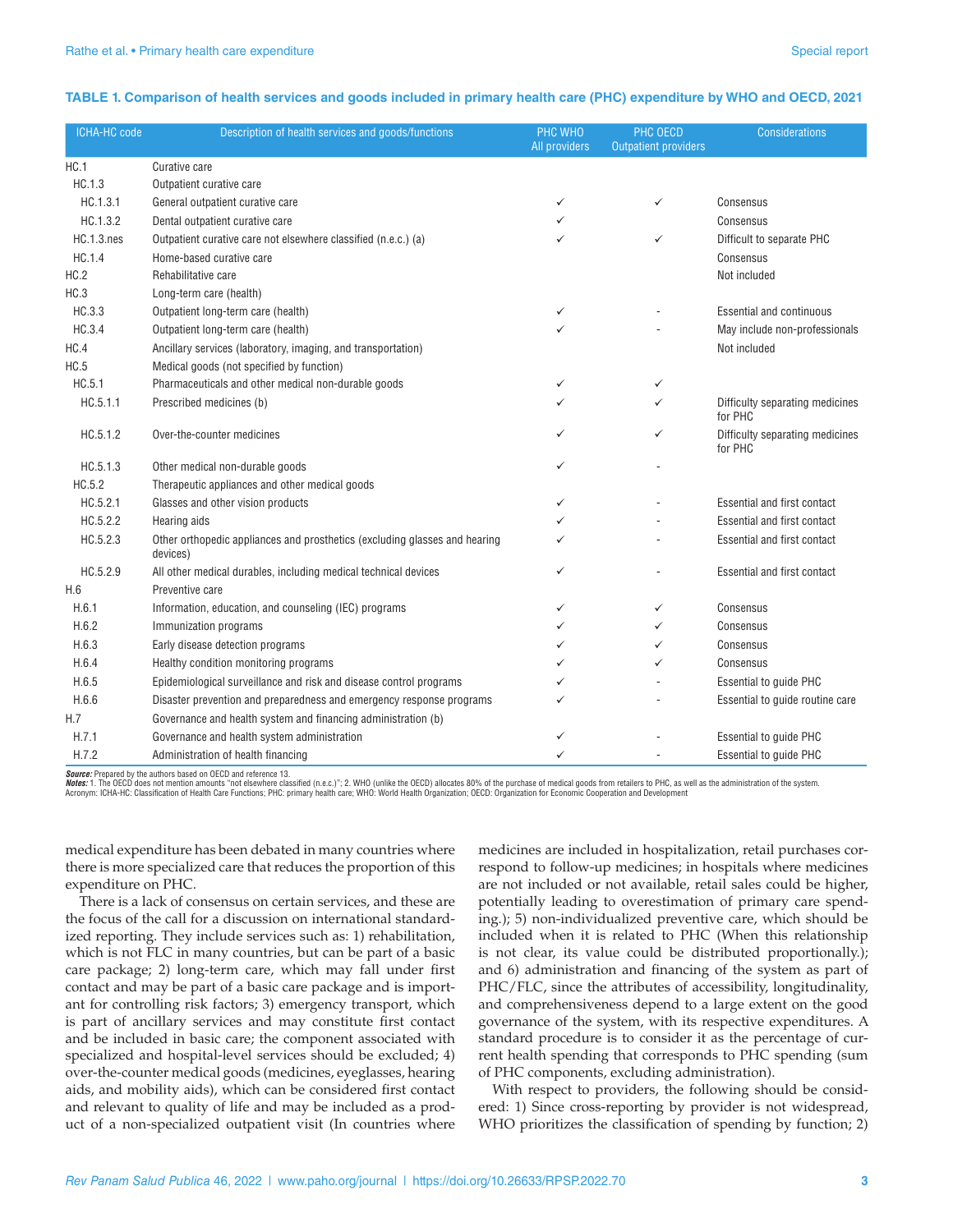According to the OECD approach and considering that SHA 2011 classifies providers according to their main activity, limiting the measurement to outpatient providers undervalues the services provided by units that mainly offer preventive care or dispense medicines. This underestimates PHC spending and makes it difficult to monitor strategic and relevant units, such as prenatal control and vaccination units; 3) There are curative outpatient services offered within hospital units, which can be general and specialized, but are difficult to separate.

## **WHAT DOES MEASURING PHC/FLC EXPENDITURE IN THE AMERICAS INVOLVE?**

Defining PHC means setting well defined boundaries. Countries will include very diverse service delivery processes that reflect the way in which they operationalize the provision of PHC/FLC to their population and expenditures must be reported according to their own definition.

In Mexico, for example, first contact may involve patients going directly (on their own initiative) to a laboratory for a health assessment, which broadens the meaning of first contact to ancillary diagnostic services. This is not possible in other places, e.g., the Netherlands, where a referral from a general practitioner is mandatory under basic insurance (17).

In Colombia, basic care is defined as a minimum package of services, including preventive and public health activities (13). The components of each "package of services" can be classified as first contact or basic care, according to national criteria. For example, first contact could include initial care of an episode, diagnosis, and treatment, excluding any referrals. It could also be argued that basic care includes a package of services that covers the most frequent needs in a population group and that subsequent visits, relevant for control and follow-up, should be included as long as they are in FLC; otherwise, they would be classified as specialized.

The degree of complexity allowed for FLC (e.g., inclusion/ exclusion of ancillary services, purchase of medicines, and management of hospitalization and emergencies) needs to be clarified. The point of first contact has been critical in the COVID-19 pandemic for diagnosis, counseling, and selection of patient care, in addition to public/collective health interventions. This should include ancillary, emergency transport, and diagnostic (laboratory and imaging) services. Likewise, monitoring of chronic conditions, which are increasingly prevalent, suggests not restricting the measurement to first contact. To ensure efficient monitoring, parameters must be established in which both first contact and basic care can be delimited.

The main source for measuring expenditures in PHC/FLC will always be health accounts based on SHA 2011; adopting any other frame of reference would add confusion and inconsistency to the collection and classification of data. However, the availability of SHA 2011 expenditure data is a challenge in Latin America and the Caribbean. Only 11 of the 33 countries had data, by function, with different levels of disaggregation and quality in 2021: Barbados, Brazil, Costa Rica, the Dominican Republic, Guyana, Haiti, Mexico, Paraguay, St. Kitts and Nevis, Trinidad and Tobago, and Uruguay. Promoting increased availability of these data is part of supporting the best use of available resources for PHC.

Three countries in the Region were chosen (Costa Rica, Mexico, and the Dominican Republic) that had expenditure data by

provider and by function for the year 2017, at a sufficient level of disaggregation. PHC/FLC expenditure was compared as part of Compact 30-30-30 monitoring, using WHO and OECD definitions for comparison.

Health expenditures in these three countries amount to just under one-fifth of the health expenditure of Latin American countries reported in GHED. The expenditures of the three countries, by function, under the OECD and WHO definitions of PHC are presented as a percentage of current health expenditure (CHE), as a percentage of GDP, and per capita (Table 2).

According to the WHO definition, PHC expenditure is higher than 30% in the three countries studied (43.6% in Mexico, 41.1% in the Dominican Republic, and 31.4% in Costa Rica). Restricting data to OECD-defined outpatient providers has a substantial impact, reducing primary health care spending to 15.1% in Mexico, and 5.7% in both Costa Rica and the Dominican Republic (Table 2). Thus, in the three countries analyzed, PHC expenditure according to the WHO parameter would exceed the 30% target in the 30-30-30 strategy. However, according to the OECD benchmark, countries such as Costa Rica, considered to be an exemplary health care system in the Americas, appear to be very far from the target.

In per capita terms, the WHO level is highest in Costa Rica (US\$271), while the Dominican Republic has the lowest level (US\$182). However, using OECD criteria, Mexico has the highest per capita value (US\$77), while Costa Rica is much lower (US\$49), and the Dominican Republic is only a third as high (US\$25) (Table 2).

The decision to limit the scope of PHC to services delivered by OECD outpatient providers greatly restricts measurement, because it leaves out interventions that are intrinsic to the concept of PHC, such as collective preventive services. Defining expenditure on basic services without taking into account specific providers would seem to be the most appropriate when tracking PHC spending and for international and time comparison purposes.

Many functions are reported as non-existent according to the OECD measurement, when they are not offered in outpatient facilities, and especially when they are offered in preventive care facilities.

Surprisingly, the largest proportion of spending is on medical goods from retailers, and it is substantial in all cases (50% in Mexico, 50% in the Dominican Republic, and 49% in Costa Rica). Spending on preventive care is also very low in all countries (0.7-3%), especially in Costa Rica. Spending on governance and financing administration is also low (3.7-7.6%), especially in Mexico (Table 2).

To better assess the differences, we performed a comparative analysis of the distribution of expenditure by function. Spending on outpatient curative care is higher in Mexico, tripling that of the other two countries under the OECD definition. This suggests greater provision of services in outpatient units, as opposed to inpatient hospital care.

The definition of PHC as FLC or first contact makes it easier for the countries of the Region to include very diverse services that reflect how they provide care to their population and facilitates the adoption of a broad measurement. Even so, WHO could improve its category descriptions for international comparison purposes. In both cases, with a national and an international definition, it is essential that health accounts show their PHC expenditure measurements in detail.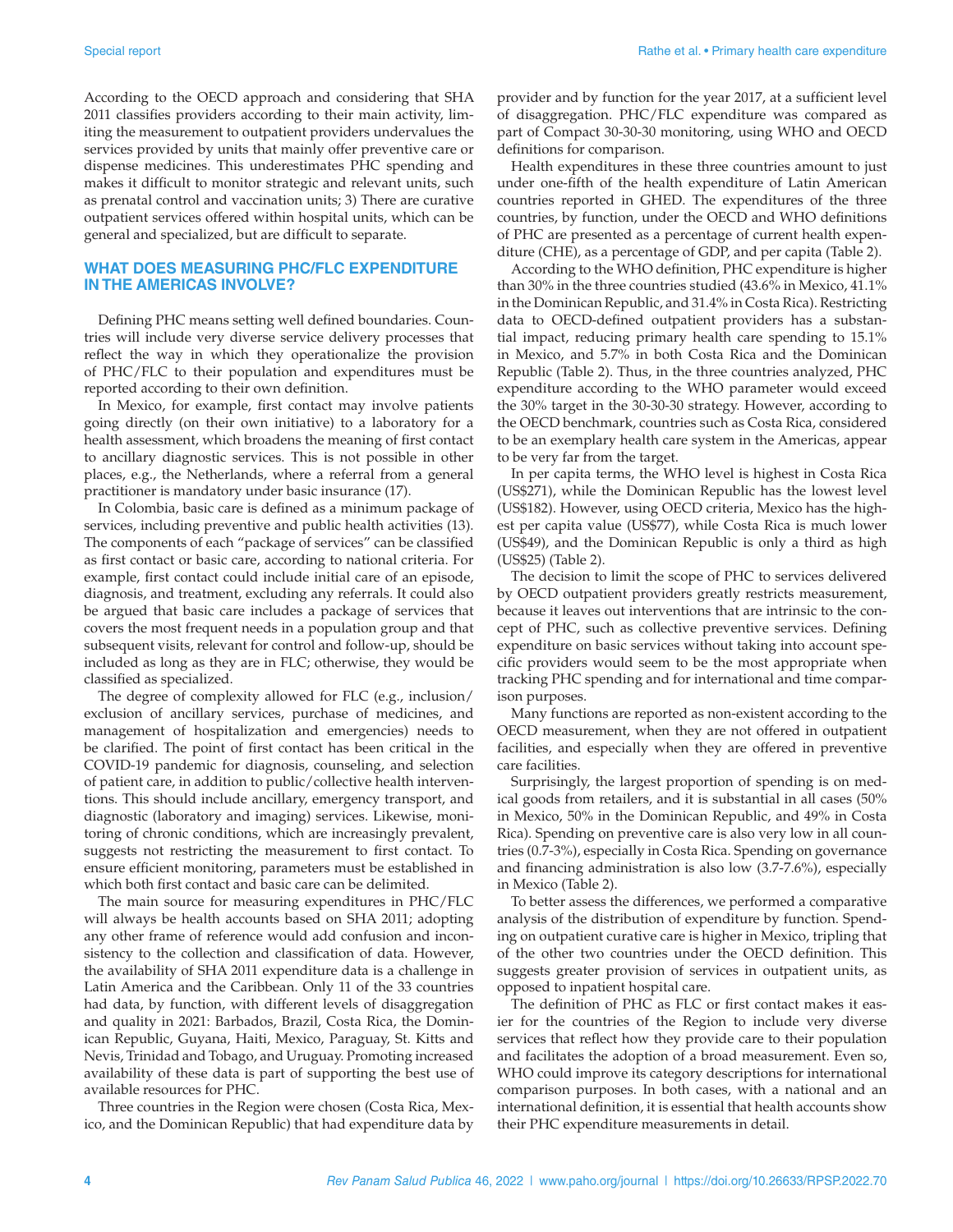#### **TABLE 2. Minimum indicators of PHC expenditure, according to OECD and WHO approaches, in Costa Rica, the Dominican Republic, and Mexico, 2017**

| Detailed indicators, by PHC services<br>(ICHA-HC codes)          |                                                                      | Costa Rica 2017                            |              | Dominican Republic 2017 |              | Mexico 2017 |              |
|------------------------------------------------------------------|----------------------------------------------------------------------|--------------------------------------------|--------------|-------------------------|--------------|-------------|--------------|
|                                                                  |                                                                      | PHC WHO                                    | PHC OECD     | PHC WHO                 | PHC OECD     | PHC WHO     | PHC OECD     |
| HC.1.3.1                                                         | General outpatient curative care (% CHE)                             | 3.6                                        | 1.8          | 9.4                     | 3.6          | 11.8        | 11.8         |
| HC.1.3.2                                                         | Dental outpatient curative care (% CHE)                              | 3.8                                        | 3.4          | 1.6                     | 1.3          | 3.2         | 3.2          |
| HC.1.3. n.e.c.                                                   | Outpatient curative care n.e.c. (% CHE)                              | 0.0                                        | Not included | 1.0                     | Not included | 0.0         | Not included |
| HC.1.4                                                           | Home-based curative care (% CHE)                                     | 0.1                                        | 0.1          | 0.2                     | 0.0          | 0.1         | 0.1          |
| HC.3.3                                                           | Outpatient long-term care (health) (% CHE)                           | 0.2                                        | Not included | 0.000                   | Not included | 0           | Not included |
| HC.3.4                                                           | Home-based long-term care (health) (% CHE)                           | 0.1                                        | Not included | 0.000                   | Not included | 0           | Not included |
| HC.5                                                             | Medical goods (non-specified by function) (% CHE)                    | 15.4                                       | Not included | 20.7                    | Not included | 21.7        | Not included |
| HC.6                                                             | Preventive care (% CHE)                                              | 0.7                                        | 0.4          | 2.4                     | 0.8          | 3.0         | 0.00         |
| HC.7                                                             | Governance and health system and financing<br>administration (% CHE) | 7.6                                        | Not included | 5.8                     | Not included | 3.7         | Not included |
|                                                                  | General indicators of PHC expenditure                                | Costa Rica 2017<br>Dominican Republic 2017 |              |                         | Mexico 2017  |             |              |
| PHC spend as % CHE                                               |                                                                      | 31.4                                       | 5.7          | 41.1                    | 5.7          | 43.6        | 15.1         |
| PHC expenditure as % GDP                                         |                                                                      | 2.3                                        | 0.4          | 2.4                     | 0.3          | 2.4         | 0.8          |
| Current PHC expenditure (million US\$)                           |                                                                      | 1,339                                      | 244          | 1,916                   | 266          | 27,848      | 9,663        |
| PHC expenditure per capita (US\$)                                |                                                                      | 271                                        | 49           | 182                     | 25           | 223         | 77           |
| General indicators of current health expenditure                 |                                                                      | Costa Rica 2017                            |              | Dominican Republic 2017 |              | Mexico 2017 |              |
| Current health expenditure (including n.e.c.) (millions of US\$) |                                                                      | 4.263                                      | 4.263        | 4.664                   | 4.664        | 63.894      | 63.894       |
| Current health expenditure per capita (US\$)                     |                                                                      | 861                                        | 861          | 444                     | 444          | 512         | 512          |

*Acronyms:* PHC: primary health care; WHO: World Health Organization; OECD: Organization for Economic Cooperation and Development; US\$: US Dollar.

**ICHA-HC:** Classification of Health Care Functions; CHE: current health expenditure; n.e.c.: not elsewhere classified<br>*Source:* prepared by the authors based on data published in the WHO Global Health Expenditure Database

The adoption of the standardized measurements used by WHO and OECD to track PHC expenditures in the Compact 30-30-30 would likely be difficult in both cases. Although the three countries analyzed have already surpassed the 30% target according to the WHO approach, a pending review of spending on administration and medical goods will adjust the proposed 80% to country conditions. With the OECD approach, all countries would fall far short of the target and would leave basic components such as preventive spending on PHC unmonitored. It is important that international organizations agree on better content, rethinking prevention and administration, as well as medical goods.

The SHA has proven to be a robust tool for the study of resource allocation to the goods and services covered by PHC. A key practical issue is the availability of data, so countries should receive support in the preparation of complete health accounts with all allocations, showing the most important elements of PHC expenditure. They should also produce cross tables of functions by provider and financing arrangements by function.

Expenditure on FLC services should be presented by source and by financing arrangement in order to determine the degree of public priority and the financial burden on households in the system. Additionally, cross-referencing providers makes it possible to view their role either as first contact or basic health care. We also recommend publishing: (a) expenditure on medicines, both total expenditure by the different actors in the country and public expenditure, i.e., medicines delivered in FLC, basic or essential medicines or medicines financed by social security; (b) expenditure on other health goods, specifically eyeglasses, hearing aids, and mobility aids; (c) expenditure on nonindividualized preventive activities and on administration and governance, seeking to separate the administration and the

financing of the system, and calculating the proportions allocated to each level of care; and (d) expenditure on ancillary services in FLC.

In conclusion, the SHA is a framework for comparing international expenditure that does not replace national measurements. It offers guidelines for estimating expenditure in each country and monitoring changes over time or geographically within a country. Its details classifications and its flexibility to adjust by type of activity, by the goods and services included, and by provider makes it possible to monitor and adjust policies when necessary. It can also be useful for making ad-hoc comparisons between selected countries.

In order to inform policies, it is important to specify how the system is organized and the policies that support the provision of basic and first-level services in each country. For example, the existence or absence of a gateway to the system entails different indicators of first contact and provider. Therefore, it is important to support practice and guided interpretation of the differences between countries, linking the measurement of PHC spending to its context.

As a transitional step, we recommend that countries should monitor PHC funding and should explain what they include in their definition. Countries will adopt specific solutions related to their problems. SHA 2011 makes it possible to identify and compare these differences. There is no single level or distribution of expenditure to which countries should restrict themselves; rather, there are different ways of using resources that are compatible with equity and efficiency in each context.

**Author contributions.** MR, PHP, CvM, CP, and MABS designed the study; MR, PHP, CvM, MABS, and LR collected the data; analyzed the data/interpreted the results; MR, PHP, CvM,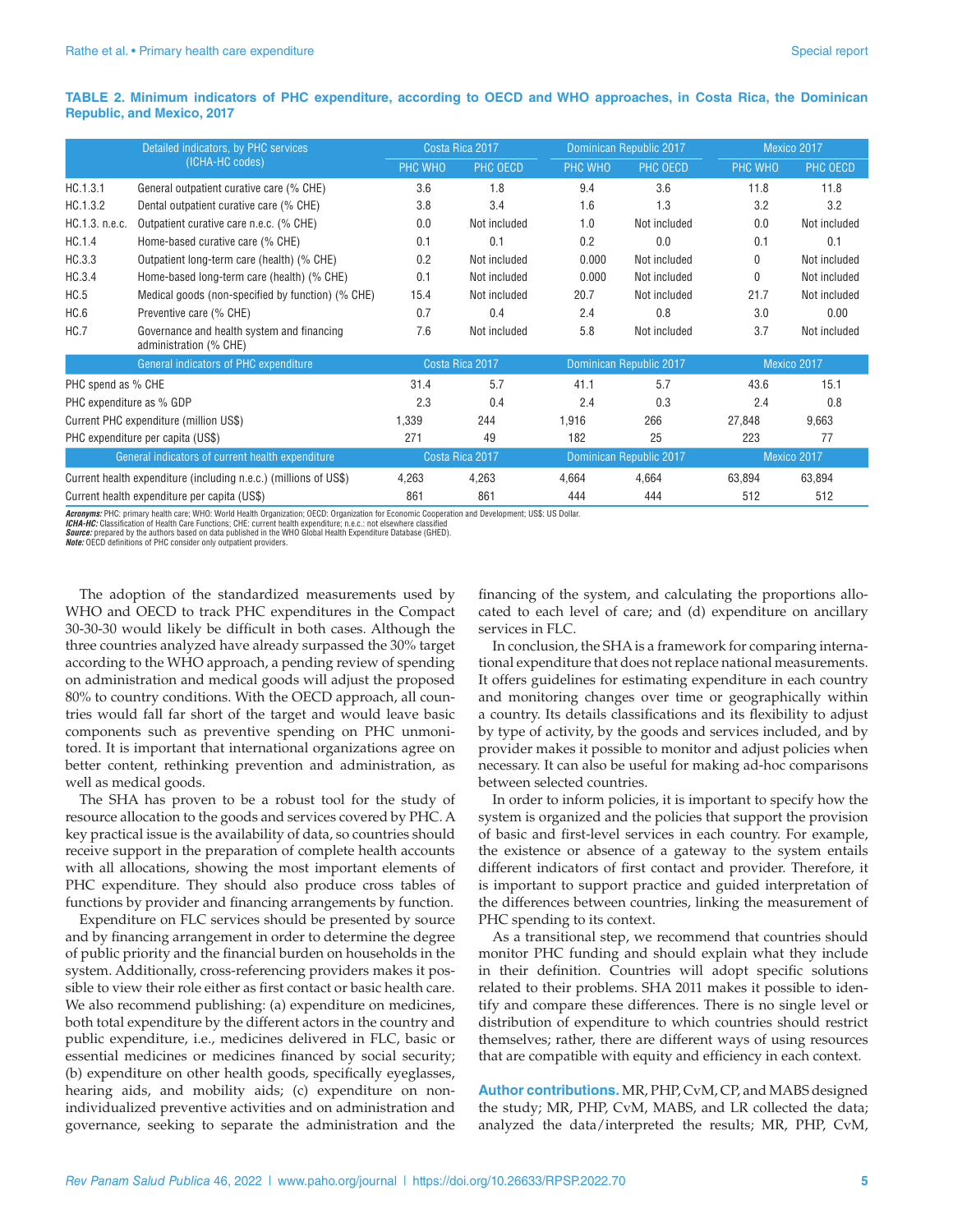CP, and MABS wrote and revised the manuscript. All authors reviewed and approved the final version.

**Acknowledgments.** We would like to thank Julien Dupuy, of WHO, for his help with the cross tables of the countries studied and Hernán Luque and Jonas Gonseth, PAHO advisors, who were kind enough to read and comment on the content of the article.

## **REFERENCES**

- 1. Chotchoungchatchai S, Marshall AI, Witthayapipopsakul W, Panichkriangkrai W, Patcharanarumol W, Tangcharoensathien V. Primary health care and sustainable development goals. Bull World Health Organ. 2020;98(11):792–800. oji:10.2471/BLT.19.245613
- 2. Starfield, B. Primary care: concept, evaluation, and policy. New York: Oxford University Press, 1992
- 3. Donaldson MS, Yordy K D, Lohr KN, and Vanselow NA. (Eds.). Primary care: America's health in a new era. Washington (DC): National Academies Press (US); 1996. DOI: 10.17226/5152
- 4. Pan American Health Organization. Compact 30-30-30. PHC for Universal Health PAHO/WHO. Washington, DC. 2019. Available at: [https://www.paho.org/en/file/57500/download?token=6kn33](https://www.paho.org/en/file/57500/download?token=6kn334ab) [4ab](https://www.paho.org/en/file/57500/download?token=6kn334ab). Accessed on 13 November 2021.
- 5. Pan American Health Organization. CD53/5, Rec.2 Strategy for universal access to health and universal health coverage. [internet] PAHO, Washington, D.C. Available at: [https://iris.paho.org/](https://iris.paho.org/bitstream/handle/10665.2/28276/CD53-5-e.pdf?sequence=1&isAllowed=y) [bitstream/handle/10665.2/28276/CD53-5-e.pdf?sequence=1&is](https://iris.paho.org/bitstream/handle/10665.2/28276/CD53-5-e.pdf?sequence=1&isAllowed=y) [Allowed=y](https://iris.paho.org/bitstream/handle/10665.2/28276/CD53-5-e.pdf?sequence=1&isAllowed=y). Accessed on 13 November 2021.
- 6. Pan American Health Organization. Renewing primary health care in the Americas: a position paper of the Pan American Health Organization/World Health Organization (PAHO/WHO). Washington, D.C.: Pan American Health Organization; 2007. Available at: [https://www.paho.org/hq/dmdocuments/2010/Renewing\\_Pri](https://www.paho.org/hq/dmdocuments/2010/Renewing_Primary_Health_Care_Americas-PAHO.pdf) [mary\\_Health\\_Care\\_Americas-PAHO.pdf](https://www.paho.org/hq/dmdocuments/2010/Renewing_Primary_Health_Care_Americas-PAHO.pdf)
- 7. OECD, Eurostat and World Health Organization. A System of Health Accounts 2011: Revised edition, OECD Publishing, Paris. 2017. [http://dx.doi.org/10.1787/9789264270985-en.](http://dx.doi.org/10.1787/9789264270985-en)
- 8. Rathe M, Hernández P, Van Mosseveld C, Pescetto C, Van deMaele N. Cuentas de salud del pasado al presente para una aritmética política. Rev Panam Salud Publica. 2021;45:e72. [https://doi.org/10.](https://doi.org/10.26633/RPSP.2021.72) [26633/RPSP.2021.72](https://doi.org/10.26633/RPSP.2021.72)
- 9. United Nations. COFOG. Classifications of the Functions of Government. In: Classifications of Expenditure according to Purpose. Statistical Papers Series M No. 84. UN: New York; 2001. P 27 <https://digitallibrary.un.org/record/409196?ln=en>. Accessed on 13 November 2021.
- 10. United Nations. Classification of Individual Consumption According to Purpose (COICOP) 2018. Statistical Papers. Series M No.

99. UN: New York; 2018, 103–116. [https://unstats.un.org/unsd/](https://unstats.un.org/unsd/classifications/unsdclassifications/COICOP_2018_-_pre-edited_white_cover_version_-_2018-12-26.pdf) [classifications/unsdclassifications/COICOP\\_2018\\_-\\_pre-edited\\_](https://unstats.un.org/unsd/classifications/unsdclassifications/COICOP_2018_-_pre-edited_white_cover_version_-_2018-12-26.pdf) [white\\_cover\\_version\\_-\\_2018-12-26.pdf.](https://unstats.un.org/unsd/classifications/unsdclassifications/COICOP_2018_-_pre-edited_white_cover_version_-_2018-12-26.pdf) Accessed on 13 November 2021.

**Conflict of interests.** None declared by the authors.

the opinion or policy of the RPSP/PAJPH.

**Declaration.** The authors hold sole responsibility for the views expressed in this manuscript, which may not necessarily reflect

- 11. Van Mosseveld C, van Son P. International Comparison of health care data, methodology development and applications. Voorburg/ Heerlen. The Netherlands. Kluwer Academic Publishers-CBS Statistics Netherlands. 1998. Chapter 16, 195.
- 12. OECD. Deriving Preliminary Estimates of Primary Care Spending under the SHA 2011 Framework. OECD: Paris; 2019. [https://www.](https://www.oecd.org/health/health-systems/Preliminary-Estimates-of-Primary-Care-Spending-under-SHA-2011-Framework.pdf) [oecd.org/health/health-systems/Preliminary-Estimates-of-Primary-](https://www.oecd.org/health/health-systems/Preliminary-Estimates-of-Primary-Care-Spending-under-SHA-2011-Framework.pdf)[Care-Spending-under-SHA-2011-Framework.pdf](https://www.oecd.org/health/health-systems/Preliminary-Estimates-of-Primary-Care-Spending-under-SHA-2011-Framework.pdf).
- 13. Vande Maele N, Xu K, Soucat A, et al. Measuring primary healthcare expenditure in low-income and lower middle-income countries. BMJ Glob Health 2019; 4:e001497. DOI:10.1136/bmjgh-2020-004347.
- 14. OECD. OECD. STAT. Health. Health expenditure and financing. [Internet] Available at: [https://stats.oecd.org/](https://stats.oecd.org). Accessed on 13 November 2021.
- 15. World Health Organization. Global Health Expenditure Database, GHED [Internet] WHO: Geneva; 2021. Available at: [https://apps.](https://apps.who.int/nha/database) [who.int/nha/database.](https://apps.who.int/nha/database) Accessed on 13 November 2021.
- 16. World Health Organization. Measuring Primary Health Care Expenditure under SHA 2011. Technical Note: December 2021. Geneva: WHO; 2021. Available at: [https://apps.who.int/nha/database/](https://apps.who.int/nha/database/DocumentationCentre/Index/en) [DocumentationCentre/Index/en.](https://apps.who.int/nha/database/DocumentationCentre/Index/en)
- 17. Van Mosseveld C, Netherlands Experience. Use of statistical data, in International Seminar Health Accounts: Economic Information for Health Decision Making, Santiago, Chile, September 2017, ch. 7.3, 84–89.

Manuscript (original in Spanish) received on 17 August 2021. Accepted for publication, after review, on 21 December 2021.